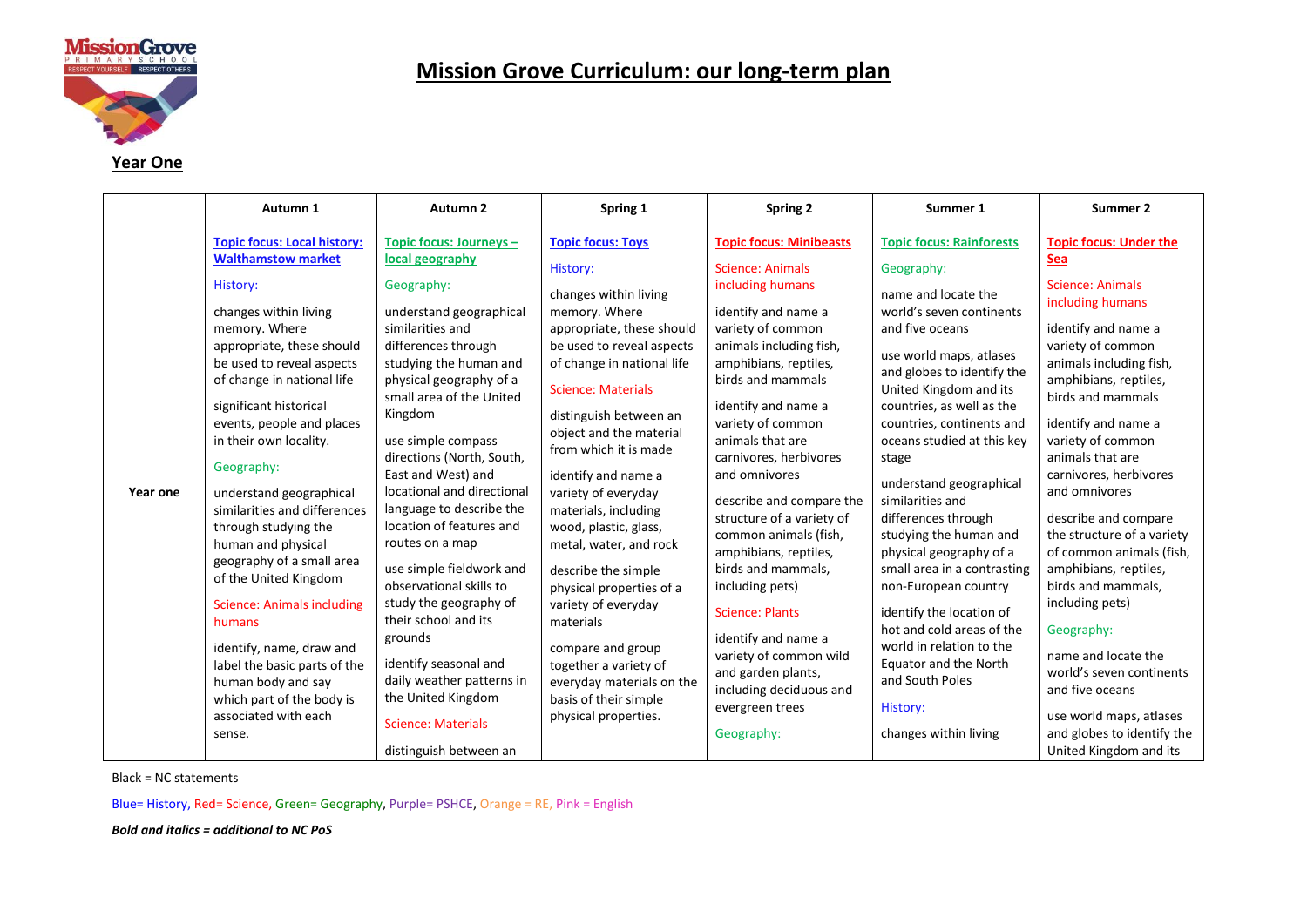

|                                 | Sharing of food in religion                                                                                                                                           | object and the material<br>from which it is made<br>identify and name a<br>variety of everyday<br>materials, including<br>wood, plastic, glass,<br>metal, water, and rock<br>describe the simple<br>physical properties of a<br>variety of everyday<br>materials<br>compare and group<br>together a variety of<br>everyday materials on the<br>basis of their simple<br>physical properties.<br>Books and Stories,<br>including the Christmas<br>Story |                                                                                                                                                                                                | use basic geographical<br>vocabulary to refer to:<br>key physical<br>features, including:<br>beach, cliff, coast,<br>forest, hill,<br>mountain, sea,<br>ocean, river, soil,<br>valley, vegetation,<br>season and weather<br>key human features,<br>including: city, town,<br>village, factory, farm,<br>house, office, port,<br>harbour and shop | memory.<br><b>Science: Plants</b><br>identify and name a<br>variety of common wild<br>and garden plants,<br>including deciduous and<br>evergreen trees<br>identify and describe the<br>basic structure of a<br>variety of common<br>flowering plants,<br>including trees. | countries, as well as the<br>countries, continents and<br>oceans studied at this key<br>stage<br><b>History:</b><br>changes within living<br>memory.                                              |
|---------------------------------|-----------------------------------------------------------------------------------------------------------------------------------------------------------------------|--------------------------------------------------------------------------------------------------------------------------------------------------------------------------------------------------------------------------------------------------------------------------------------------------------------------------------------------------------------------------------------------------------------------------------------------------------|------------------------------------------------------------------------------------------------------------------------------------------------------------------------------------------------|--------------------------------------------------------------------------------------------------------------------------------------------------------------------------------------------------------------------------------------------------------------------------------------------------------------------------------------------------|---------------------------------------------------------------------------------------------------------------------------------------------------------------------------------------------------------------------------------------------------------------------------|---------------------------------------------------------------------------------------------------------------------------------------------------------------------------------------------------|
| Non-topic<br>related<br>content | <b>Science: Seasons</b><br>observe changes across<br>the four seasons<br>observe and describe<br>weather associated with<br>the seasons and how day<br>length varies. | <b>Science: Seasons</b><br>observe changes across<br>the four seasons<br>observe and describe<br>weather associated with<br>the seasons and how day<br>length varies.                                                                                                                                                                                                                                                                                  | <b>Muslim beliefs</b><br><b>Science: Seasons</b><br>observe changes across<br>the four seasons<br>observe and describe<br>weather associated with<br>the seasons and how day<br>length varies. | Jesus' friends and his<br>teaching<br><b>Science: Seasons</b><br>observe changes across<br>the four seasons<br>observe and describe<br>weather associated with<br>the seasons and how day<br>length varies.                                                                                                                                      | Sikhism: Guru Nanak<br><b>Science: Seasons</b><br>observe changes across<br>the four seasons<br>observe and describe<br>weather associated with<br>the seasons and how day<br>length varies.                                                                              | Jewish beliefs about God<br><b>Science: Seasons</b><br>observe changes across<br>the four seasons<br>observe and describe<br>weather associated with<br>the seasons and how day<br>length varies. |

Black = NC statements

Blue= History, Red= Science, Green= Geography, Purple= PSHCE, Orange = RE, Pink = English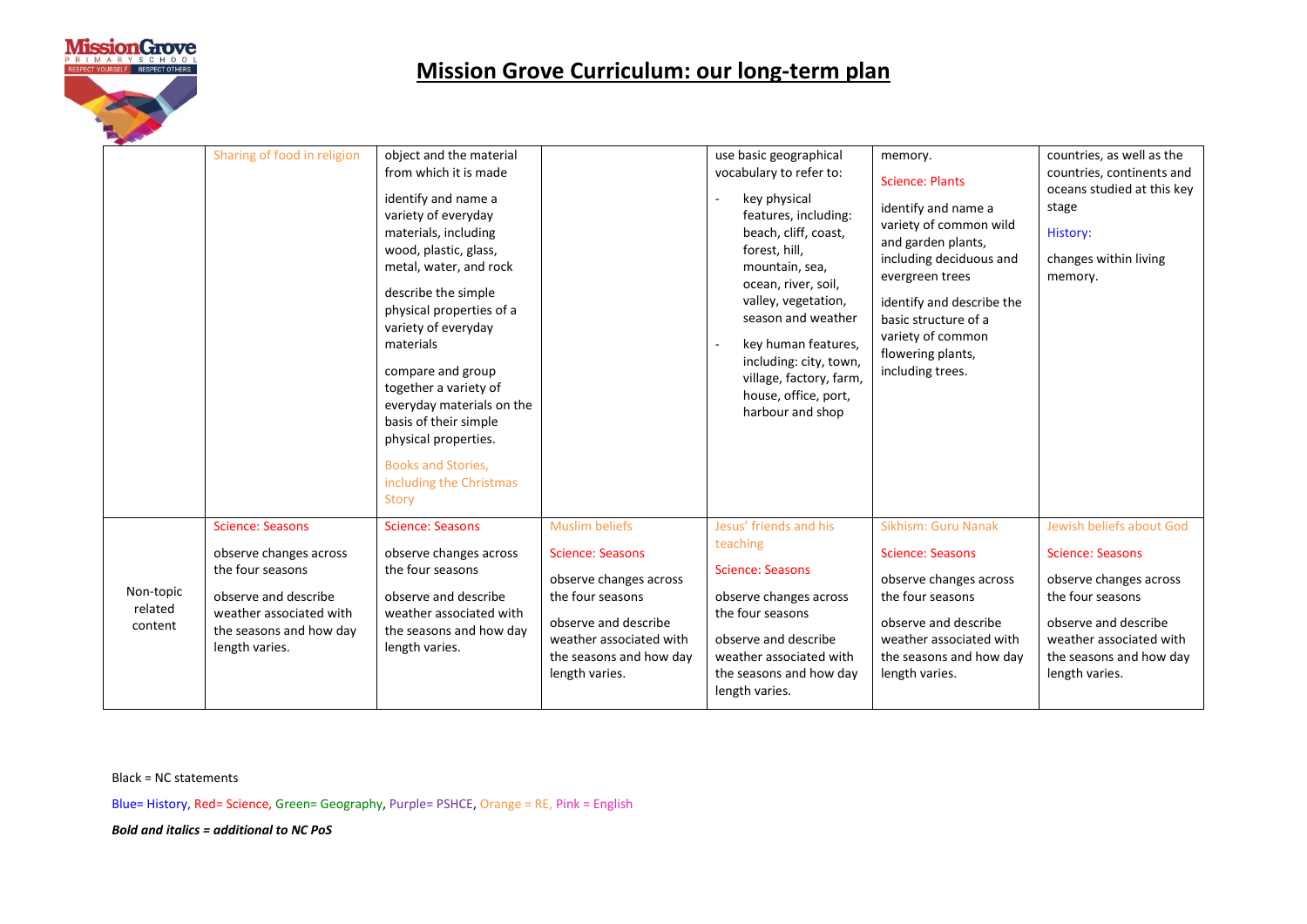

#### **Year Two**

|                   | Autumn 1                                                                                                                                                                                                                                                                                                                                                                                  | Autumn <sub>2</sub>                                                                                                                                                                                                                                                                                               | Spring 1                                                                                                                                                                                                                                                                                                                                                                                            | Spring 2                                                                                                                                                                                                                                                                                                                                                                                                                                                                                   | Summer 1                                                                                                                                                                                                                                                                                                                                                                                    | Summer 2                                                                                                                                                                                                                                                                                                                                                                   |
|-------------------|-------------------------------------------------------------------------------------------------------------------------------------------------------------------------------------------------------------------------------------------------------------------------------------------------------------------------------------------------------------------------------------------|-------------------------------------------------------------------------------------------------------------------------------------------------------------------------------------------------------------------------------------------------------------------------------------------------------------------|-----------------------------------------------------------------------------------------------------------------------------------------------------------------------------------------------------------------------------------------------------------------------------------------------------------------------------------------------------------------------------------------------------|--------------------------------------------------------------------------------------------------------------------------------------------------------------------------------------------------------------------------------------------------------------------------------------------------------------------------------------------------------------------------------------------------------------------------------------------------------------------------------------------|---------------------------------------------------------------------------------------------------------------------------------------------------------------------------------------------------------------------------------------------------------------------------------------------------------------------------------------------------------------------------------------------|----------------------------------------------------------------------------------------------------------------------------------------------------------------------------------------------------------------------------------------------------------------------------------------------------------------------------------------------------------------------------|
|                   | <b>Topic focus: Great Fire of</b>                                                                                                                                                                                                                                                                                                                                                         | <b>Topic focus: Graeme</b>                                                                                                                                                                                                                                                                                        | <b>Topic focus: Nocturnal</b>                                                                                                                                                                                                                                                                                                                                                                       | <b>Topic focus: Florence</b>                                                                                                                                                                                                                                                                                                                                                                                                                                                               | <b>Topic focus: Australia</b>                                                                                                                                                                                                                                                                                                                                                               | <b>Topic focus: Explorers</b>                                                                                                                                                                                                                                                                                                                                              |
|                   | <b>London</b><br>History:<br>events beyond living<br>memory that are<br>significant nationally or<br>globally<br>Geography:<br>name, locate and identify<br>characteristics of the four<br>countries and capital cities                                                                                                                                                                   | <b>Base</b><br>Science: Living things and<br>their habitats<br>explore and compare the<br>differences between<br>things that are living,<br>dead, and things that<br>have never been alive<br>identify and name a<br>variety of plants in their                                                                   | animals<br><b>Science: Animals</b><br>notice that animals,<br>including humans, have<br>offspring which grow into<br>adults<br>find out about and<br>describe the basic needs<br>of animals, including<br>humans, for survival                                                                                                                                                                      | <b>Nightingale</b><br>Geography:<br>History:<br>name and locate the<br>the lives of significant<br>individuals in the past<br>and five oceans<br>who have contributed to<br>national and international<br>observational skills to<br>achievements. Some<br>study the geography of<br>should be used to<br>their school and its<br>compare aspects of life in<br>grounds and the key<br>different periods<br>human and physical<br>features of its<br>Science: Animals,<br>including humans | world's seven continents<br>use simple fieldwork and                                                                                                                                                                                                                                                                                                                                        | Geography:<br>name and locate the<br>world's seven continents<br>and five oceans<br>identify seasonal and<br>daily weather patterns in<br>the United Kingdom and<br>the location of hot and<br>cold areas of the world in<br>relation to the Equator                                                                                                                       |
|                   | of the United Kingdom and<br>its surrounding seas                                                                                                                                                                                                                                                                                                                                         | habitats, including micro-<br>habitats                                                                                                                                                                                                                                                                            | (water, food and air)<br>Science: Living things and                                                                                                                                                                                                                                                                                                                                                 |                                                                                                                                                                                                                                                                                                                                                                                                                                                                                            | surrounding environment.                                                                                                                                                                                                                                                                                                                                                                    | and the North and South<br>Poles.                                                                                                                                                                                                                                                                                                                                          |
| Year two<br>stage | use world maps, atlases<br>and globes to identify the<br>United Kingdom and its<br>countries, as well as the<br>countries, continents and<br>oceans studied at this key<br>use simple compass<br>directions (North, South,<br>East and West) and<br>locational and directional<br>language [for example,<br>near and far; left and<br>right], to describe the<br>location of features and | Geography<br>use basic geographical<br>vocabulary to refer to:<br>key physical<br>features, including:<br>beach, cliff, coast,<br>forest, hill,<br>mountain, sea,<br>ocean, river, soil,<br>valley, vegetation,<br>season and weather<br>key human features,<br>including: city, town,<br>village, factory, farm, | habitats<br>identify that most living<br>things live in habitats to<br>which they are suited and<br>describe how different<br>habitats provide for the<br>basic needs of different<br>kinds of animals and<br>plants, and how they<br>depend on each other<br>describe how animals<br>obtain their food from<br>plants and other animals,<br>using the idea of a simple<br>food chain, and identify | describe the importance<br>for humans of exercise,<br>eating the right amounts<br>of different types of food,<br>and hygiene.<br>find out about and<br>describe the basic needs<br>of animals, including<br>humans, for survival<br>(water, food and air)<br>Geography<br>use simple compass<br>directions (North, South,<br>East and West) and<br>locational and directional                                                                                                              | understand geographical<br>similarities and<br>differences through<br>studying the human and<br>physical geography of a<br>small area of the United<br>Kingdom, and of a small<br>area in a contrasting non-<br>European country<br>use simple compass<br>directions (North, South,<br>East and West) and<br>locational and directional<br>language [for example,<br>near and far; left and | use aerial photographs<br>and plan perspectives to<br>recognise landmarks and<br>basic human and physical<br>features; devise a simple<br>map; and use and<br>construct basic symbols<br>in a key<br>use simple fieldwork and<br>observational skills to<br>study the geography of<br>their school and its<br>grounds and the key<br>human and physical<br>features of its |

Black = NC statements

Blue= History, Red= Science, Green= Geography, Purple= PSHCE, Orange = RE, Pink = English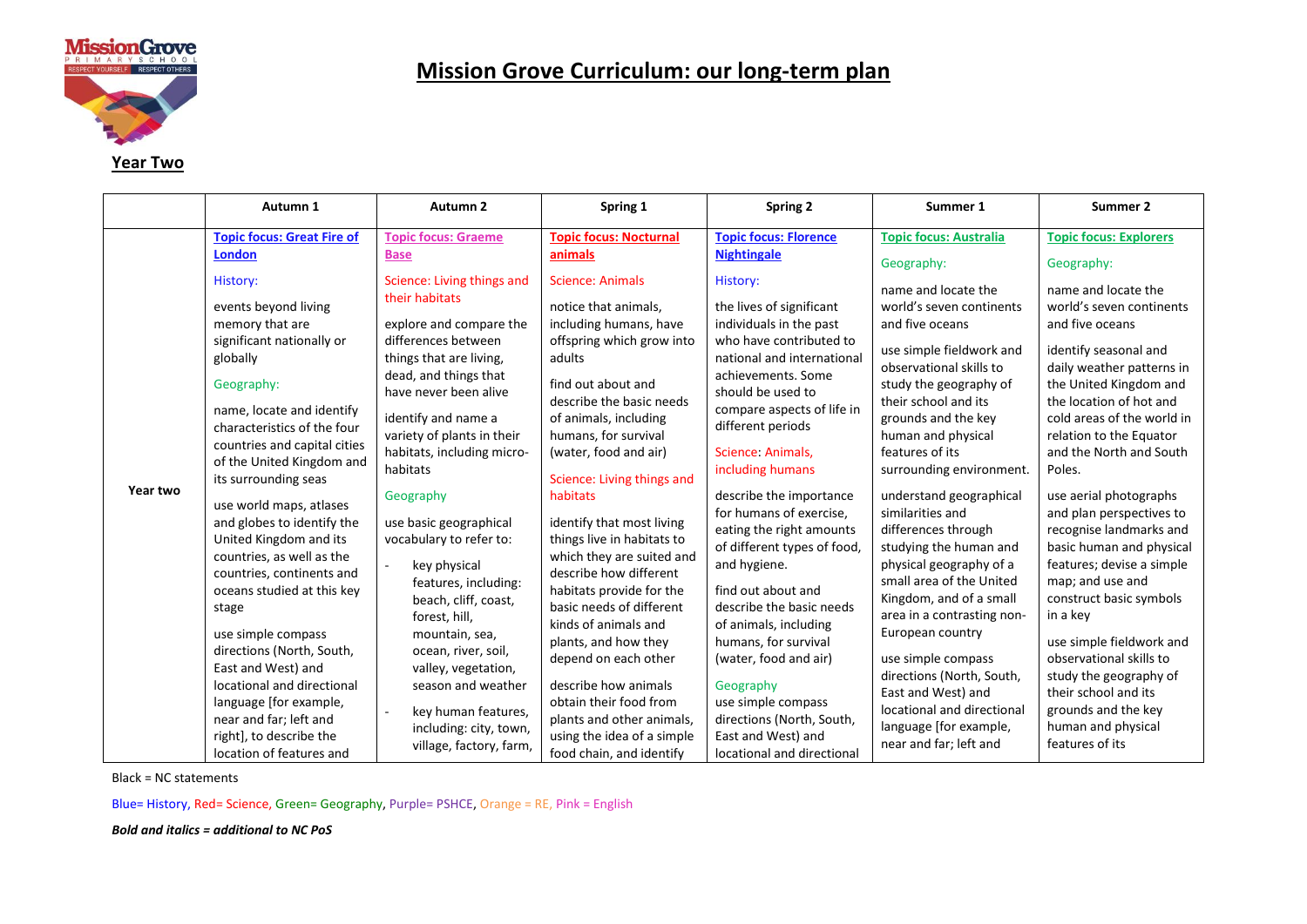

|                                 | routes on a map<br><b>Science: Materials</b><br>identify and compare the<br>suitability of a variety of<br>everyday materials,<br>including wood, metal,<br>plastic, glass, brick, rock,<br>paper and cardboard for<br>particular uses<br>find out how the shapes of<br>solid objects made from<br>some materials can be<br>changed by squashing,<br>bending, twisting and<br>stretching. | house, office, port,<br>harbour and shop                                                                                                                                                                                             | and name different<br>sources of food.<br>Geography<br>use basic geographical<br>vocabulary to refer to:<br>key physical<br>features, including:<br>beach, cliff, coast,<br>forest, hill,<br>mountain, sea,<br>ocean, river, soil,<br>valley, vegetation,<br>season and weather<br>key human features,<br>including: city, town,<br>village, factory, farm,<br>house, office, port,<br>harbour and shop | language [for example,<br>near and far; left and<br>right], to describe the<br>location of features and<br>routes on a map                                                                                                                   | right], to describe the<br>location of features and<br>routes on a map<br>History:<br>Events beyond living<br>memory that are<br>significant nationally or<br>globally<br><b>Science: Plants</b><br>observe and describe how<br>seeds and bulbs grow into<br>mature plants<br>find out and describe how<br>plants need water, light<br>and a suitable<br>temperature to grow and<br>stay healthy. | surrounding<br>environment.<br>Science: Animals,<br>including humans<br>describe the importance<br>for humans of exercise,<br>eating the right amounts<br>of different types of food,<br>and hygiene.<br>History:<br>the lives of significant<br>individuals in the past<br>who have contributed to<br>national and international<br>achievements. Some<br>should be used to<br>compare aspects of life in<br>different periods |
|---------------------------------|-------------------------------------------------------------------------------------------------------------------------------------------------------------------------------------------------------------------------------------------------------------------------------------------------------------------------------------------------------------------------------------------|--------------------------------------------------------------------------------------------------------------------------------------------------------------------------------------------------------------------------------------|---------------------------------------------------------------------------------------------------------------------------------------------------------------------------------------------------------------------------------------------------------------------------------------------------------------------------------------------------------------------------------------------------------|----------------------------------------------------------------------------------------------------------------------------------------------------------------------------------------------------------------------------------------------|---------------------------------------------------------------------------------------------------------------------------------------------------------------------------------------------------------------------------------------------------------------------------------------------------------------------------------------------------------------------------------------------------|---------------------------------------------------------------------------------------------------------------------------------------------------------------------------------------------------------------------------------------------------------------------------------------------------------------------------------------------------------------------------------------------------------------------------------|
| Non-topic<br>related<br>content | <b>Harvest festivals</b><br><b>Science: Plants</b><br>observe and describe how<br>seeds and bulbs grow into<br>mature plants<br>find out and describe how<br>plants need water, light<br>and a suitable<br>temperature to grow and<br>stay healthy.                                                                                                                                       | Christmas<br><b>Science: Plants</b><br>observe and describe<br>how seeds and bulbs<br>grow into mature plants<br>find out and describe<br>how plants need water,<br>light and a suitable<br>temperature to grow and<br>stay healthy. | Buddhism, including<br>Wesak<br><b>Chinese New year</b><br><b>Science: Plants</b><br>observe and describe<br>how seeds and bulbs<br>grow into mature plants<br>find out and describe how<br>plants need water, light<br>and a suitable<br>temperature to grow and<br>stay healthy.                                                                                                                      | Places of worship<br><b>Science: Plants</b><br>observe and describe how<br>seeds and bulbs grow into<br>mature plants<br>find out and describe how<br>plants need water, light<br>and a suitable<br>temperature to grow and<br>stay healthy. | Prayer in Islam                                                                                                                                                                                                                                                                                                                                                                                   | Signs and symbols<br><b>Science: Plants</b><br>observe and describe<br>how seeds and bulbs<br>grow into mature plants<br>find out and describe<br>how plants need water,<br>light and a suitable<br>temperature to grow and<br>stay healthy.                                                                                                                                                                                    |

Black = NC statements

Blue= History, Red= Science, Green= Geography, Purple= PSHCE, Orange = RE, Pink = English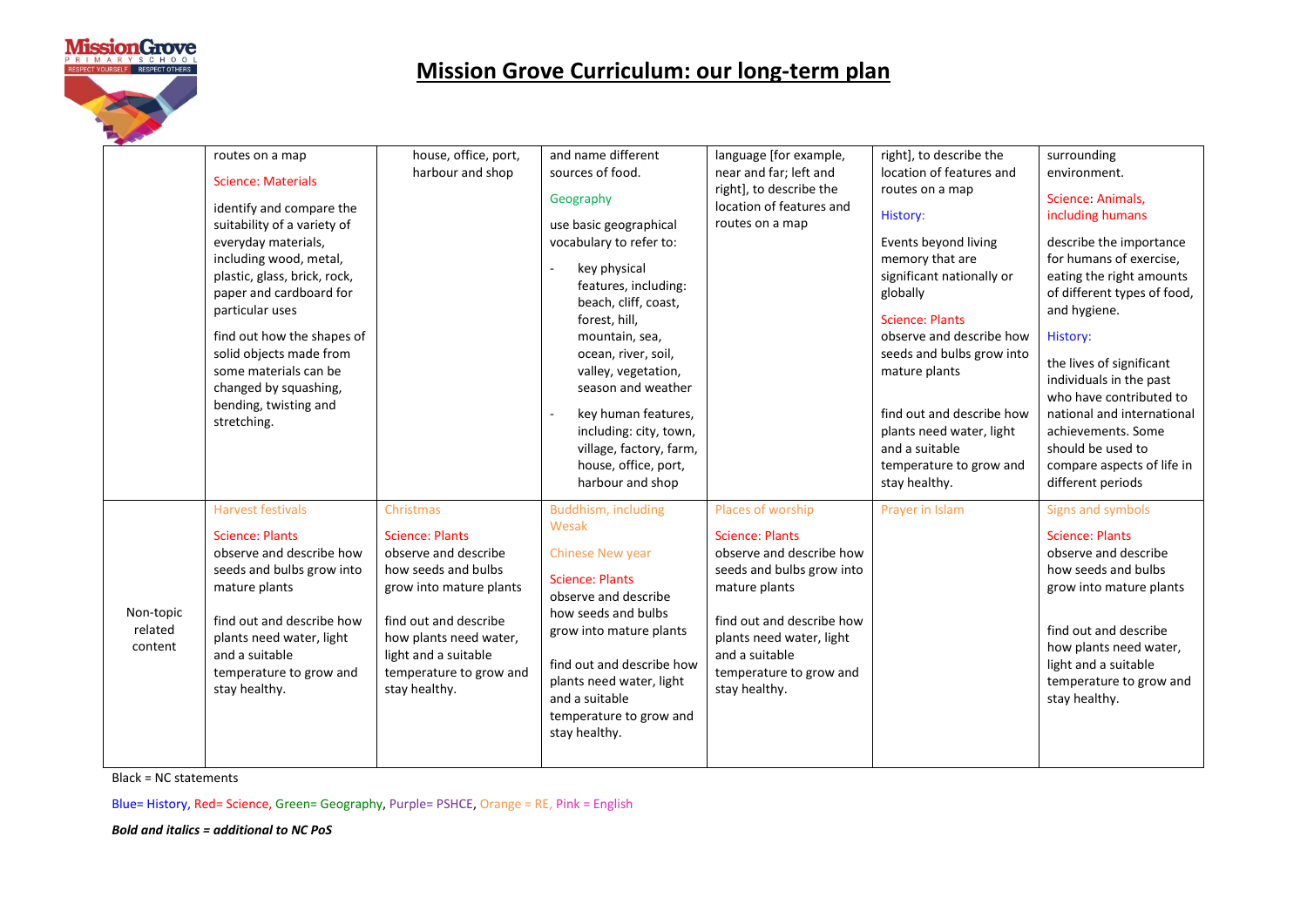

#### **Year Three**

|            | Autumn 1                                                                                                                                                                                                                                                                                                                                                                                                                                                                                                                                                                                                                                                                        | Autumn 2                                                                                                                                                                                                                                                                                                                                                                                                                                                                                                                                                                                                                        | Spring 1                                                                                                                                                                                                                                                                                                                                                                                                                                                                                                                                                                                                                  | <b>Spring 2</b>                                                                                                                                                                                                                                                                                                                                                                                                                                                                                                                                                                    | Summer 1                                                                                                                                                                                                                                                                                                                                                                                                                                                                                                                                                                                                             | Summer 2                                                                                                                                                                                                                                                                                                                                                                                                                                                                                                                                                                                                                                      |
|------------|---------------------------------------------------------------------------------------------------------------------------------------------------------------------------------------------------------------------------------------------------------------------------------------------------------------------------------------------------------------------------------------------------------------------------------------------------------------------------------------------------------------------------------------------------------------------------------------------------------------------------------------------------------------------------------|---------------------------------------------------------------------------------------------------------------------------------------------------------------------------------------------------------------------------------------------------------------------------------------------------------------------------------------------------------------------------------------------------------------------------------------------------------------------------------------------------------------------------------------------------------------------------------------------------------------------------------|---------------------------------------------------------------------------------------------------------------------------------------------------------------------------------------------------------------------------------------------------------------------------------------------------------------------------------------------------------------------------------------------------------------------------------------------------------------------------------------------------------------------------------------------------------------------------------------------------------------------------|------------------------------------------------------------------------------------------------------------------------------------------------------------------------------------------------------------------------------------------------------------------------------------------------------------------------------------------------------------------------------------------------------------------------------------------------------------------------------------------------------------------------------------------------------------------------------------|----------------------------------------------------------------------------------------------------------------------------------------------------------------------------------------------------------------------------------------------------------------------------------------------------------------------------------------------------------------------------------------------------------------------------------------------------------------------------------------------------------------------------------------------------------------------------------------------------------------------|-----------------------------------------------------------------------------------------------------------------------------------------------------------------------------------------------------------------------------------------------------------------------------------------------------------------------------------------------------------------------------------------------------------------------------------------------------------------------------------------------------------------------------------------------------------------------------------------------------------------------------------------------|
|            | <b>Topic focus: weather and</b>                                                                                                                                                                                                                                                                                                                                                                                                                                                                                                                                                                                                                                                 | <b>Topic focus: Romans</b>                                                                                                                                                                                                                                                                                                                                                                                                                                                                                                                                                                                                      | <b>Topic focus: The Human</b>                                                                                                                                                                                                                                                                                                                                                                                                                                                                                                                                                                                             | <b>Topic focus: Forces and</b>                                                                                                                                                                                                                                                                                                                                                                                                                                                                                                                                                     | <b>Topic focus: Stone Age to</b>                                                                                                                                                                                                                                                                                                                                                                                                                                                                                                                                                                                     | <b>Topic focus: London</b>                                                                                                                                                                                                                                                                                                                                                                                                                                                                                                                                                                                                                    |
|            | climate                                                                                                                                                                                                                                                                                                                                                                                                                                                                                                                                                                                                                                                                         | History:                                                                                                                                                                                                                                                                                                                                                                                                                                                                                                                                                                                                                        | <b>Body</b>                                                                                                                                                                                                                                                                                                                                                                                                                                                                                                                                                                                                               | <b>Magnets</b>                                                                                                                                                                                                                                                                                                                                                                                                                                                                                                                                                                     | the Iron age                                                                                                                                                                                                                                                                                                                                                                                                                                                                                                                                                                                                         | Geography:                                                                                                                                                                                                                                                                                                                                                                                                                                                                                                                                                                                                                                    |
| Year three | Geography:<br>locate the world's<br>countries, concentrating<br>on their environmental<br>regions<br>identify the position and<br>significance of latitude,<br>longitude, Equator,<br>Northern Hemisphere,<br>Southern Hemisphere, the<br>Tropics of Cancer and<br>Capricorn, Arctic and<br>Antarctic Circle, the<br>Prime/Greenwich<br>Meridian and time zones<br>(including day and night)<br>use fieldwork to observe,<br>measure, record and<br>present the human and<br>physical features in the<br>local area using a range of<br>methods, including sketch<br>maps, plans and graphs,<br>and digital technologies.<br>describe and understand<br>key aspects of physical | the Roman empire and its<br>impact on Britain<br><b>Science: Rocks</b><br>compare and group<br>together different kinds<br>of rocks on the basis of<br>their appearance and<br>simple physical properties<br>describe in simple terms<br>how fossils are formed<br>when things that have<br>lived are trapped within<br>rock<br>recognise that soils are<br>made from rocks and<br>organic matter.<br>Geography:<br>name and locate counties<br>and cities of the United<br>Kingdom, geographical<br>regions and their<br>identifying human and<br>physical characteristics,<br>key topographical<br>features (including hills, | <b>Science: Animals</b><br>including humans/Food<br>Identify that animals,<br>including humans, need<br>the right types and<br>amount of nutrition, and<br>that they cannot make<br>their own food; they get<br>nutrition from what they<br>eat<br>Identify that humans and<br>some other animals have<br>skeletons and muscles for<br>support, protection and<br>movement.<br>To learn about the<br>importance of nutrition.<br>Research different food<br>groups and how they<br>keep us healthy and<br>design meals based on<br>what they find out.<br>History:<br>a study of an aspect or<br>theme in British history | Science: Forces and<br>magnets<br>compare how things<br>move on different<br>surfaces<br>notice that some forces<br>need contact between 2<br>objects, but magnetic<br>forces can act at a<br>distance<br>observe how magnets<br>attract or repel each<br>other and attract some<br>materials and not others<br>compare and group<br>together a variety of<br>everyday materials on the<br>basis of whether they are<br>attracted to a magnet,<br>and identify some<br>magnetic materials<br>describe magnets as<br>having 2 poles<br>predict whether 2<br>magnets will attract or | History:<br>changes in Britain from<br>the Stone Age to the Iron<br>Age.<br>Science:<br>Identify that animals,<br>including humans, need<br>the right types and<br>amount of nutrition, and<br>that they cannot make<br>their own food; they get<br>nutrition from what they<br>eat.<br>Geography:<br>name and locate counties<br>and cities of the United<br>Kingdom, geographical<br>regions and their<br>identifying human and<br>physical characteristics,<br>key topographical<br>features (including hills,<br>mountains, coasts and<br>rivers), and land-use<br>patterns; and understand<br>how some of these | understand geographical<br>similarities and<br>differences through the<br>study of human and<br>physical geography of a<br>region of the United<br>Kingdom.<br>name and locate counties<br>and cities of the United<br>Kingdom, geographical<br>regions and their<br>identifying human and<br>physical characteristics,<br>key topographical<br>features and land-use<br>patterns; and understand<br>how some of these<br>aspects have changed<br>over time<br>describe and understand<br>key aspects of physical<br>geography, including<br>rivers, human geography,<br>including: types of<br>settlement and land use,<br>economic activity |

Black = NC statements

Blue= History, Red= Science, Green= Geography, Purple= PSHCE, Orange = RE, Pink = English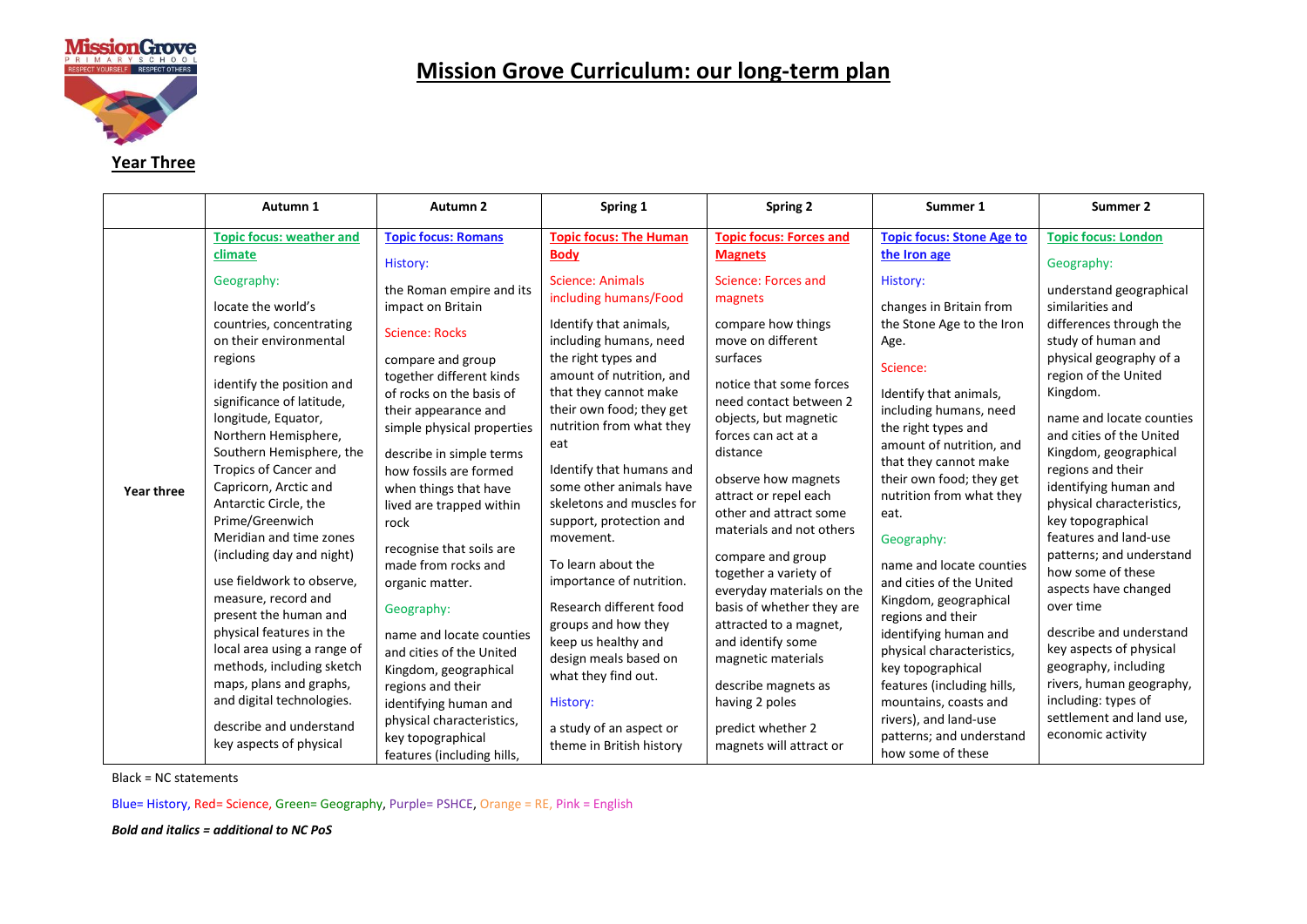

| geography, including:<br>climate zones, biomes and<br>vegetation belts and<br>human geography,<br>including: trade links, the<br>distribution of natural<br>resources including food<br>Science: Light<br>recognise that they need<br>light in order to see things<br>and that dark is the<br>absence of light<br>notice that light is<br>reflected from surfaces<br>recognise that light from<br>the sun can be dangerous<br>and that there are ways to<br>protect their eyes<br>recognise that shadows<br>are formed when the light<br>from a light source is<br>blocked by a solid object<br>find patterns in the way<br>that the size of shadows<br>change.<br>The symbol of light,<br>including Diwali and<br><b>Hanukkah</b> | mountains, coasts and<br>rivers), and land-use<br>patterns; and understand<br>how some of these<br>aspects have changed<br>over time<br>describe and understand<br>key aspects of human<br>geography, including:<br>types of settlement and<br>land use, economic<br>activity including trade<br>links,<br>use maps, atlases, globes<br>and digital/computer<br>mapping to locate<br>countries and describe<br>features studied | that extends pupils'<br>chronological knowledge<br>beyond 1066<br>Geography:<br>use maps, atlases, globes<br>and digital/computer<br>mapping to locate<br>countries and describe<br>features studied | repel each other,<br>depending on which poles<br>are facing.<br>History:<br>a study of an aspect or<br>theme in British history<br>that extends pupils'<br>chronological knowledge<br>beyond 1066<br>Geography:<br>use maps, atlases, globes<br>and digital/computer<br>mapping to locate<br>countries and describe<br>features studied | aspects have changed<br>over time<br>describe and understand<br>key aspects of human<br>geography, including:<br>types of settlement and<br>land use, economic<br>activity including trade<br>links,<br>use maps, atlases, globes<br>and digital/computer<br>mapping to locate<br>countries and describe<br>features studied | including trade links<br>use fieldwork to observe,<br>measure, record and<br>present the human and<br>physical features in the<br>local area using a range of<br>methods<br><b>Science: Plants</b><br>identify and describe the<br>functions of different<br>parts of flowering plants:<br>roots, stem/trunk, leaves<br>and flowers<br>explore the requirements<br>of plants for life and<br>growth (air, light, water,<br>nutrients from soil, and<br>room to grow) and how<br>they vary from plant to<br>plant<br>investigate the way in<br>which water is<br>transported within plants<br>explore the part that<br>flowers play in the life<br>cycle of flowering plants,<br>including pollination,<br>seed formation and seed<br>dispersal. |
|------------------------------------------------------------------------------------------------------------------------------------------------------------------------------------------------------------------------------------------------------------------------------------------------------------------------------------------------------------------------------------------------------------------------------------------------------------------------------------------------------------------------------------------------------------------------------------------------------------------------------------------------------------------------------------------------------------------------------------|---------------------------------------------------------------------------------------------------------------------------------------------------------------------------------------------------------------------------------------------------------------------------------------------------------------------------------------------------------------------------------------------------------------------------------|------------------------------------------------------------------------------------------------------------------------------------------------------------------------------------------------------|-----------------------------------------------------------------------------------------------------------------------------------------------------------------------------------------------------------------------------------------------------------------------------------------------------------------------------------------|------------------------------------------------------------------------------------------------------------------------------------------------------------------------------------------------------------------------------------------------------------------------------------------------------------------------------|-------------------------------------------------------------------------------------------------------------------------------------------------------------------------------------------------------------------------------------------------------------------------------------------------------------------------------------------------------------------------------------------------------------------------------------------------------------------------------------------------------------------------------------------------------------------------------------------------------------------------------------------------------------------------------------------------------------------------------------------------|
|                                                                                                                                                                                                                                                                                                                                                                                                                                                                                                                                                                                                                                                                                                                                    |                                                                                                                                                                                                                                                                                                                                                                                                                                 |                                                                                                                                                                                                      |                                                                                                                                                                                                                                                                                                                                         |                                                                                                                                                                                                                                                                                                                              | History:                                                                                                                                                                                                                                                                                                                                                                                                                                                                                                                                                                                                                                                                                                                                        |
|                                                                                                                                                                                                                                                                                                                                                                                                                                                                                                                                                                                                                                                                                                                                    |                                                                                                                                                                                                                                                                                                                                                                                                                                 |                                                                                                                                                                                                      |                                                                                                                                                                                                                                                                                                                                         |                                                                                                                                                                                                                                                                                                                              | a local history study                                                                                                                                                                                                                                                                                                                                                                                                                                                                                                                                                                                                                                                                                                                           |

Black = NC statements

Blue= History, Red= Science, Green= Geography, Purple= PSHCE, Orange = RE, Pink = English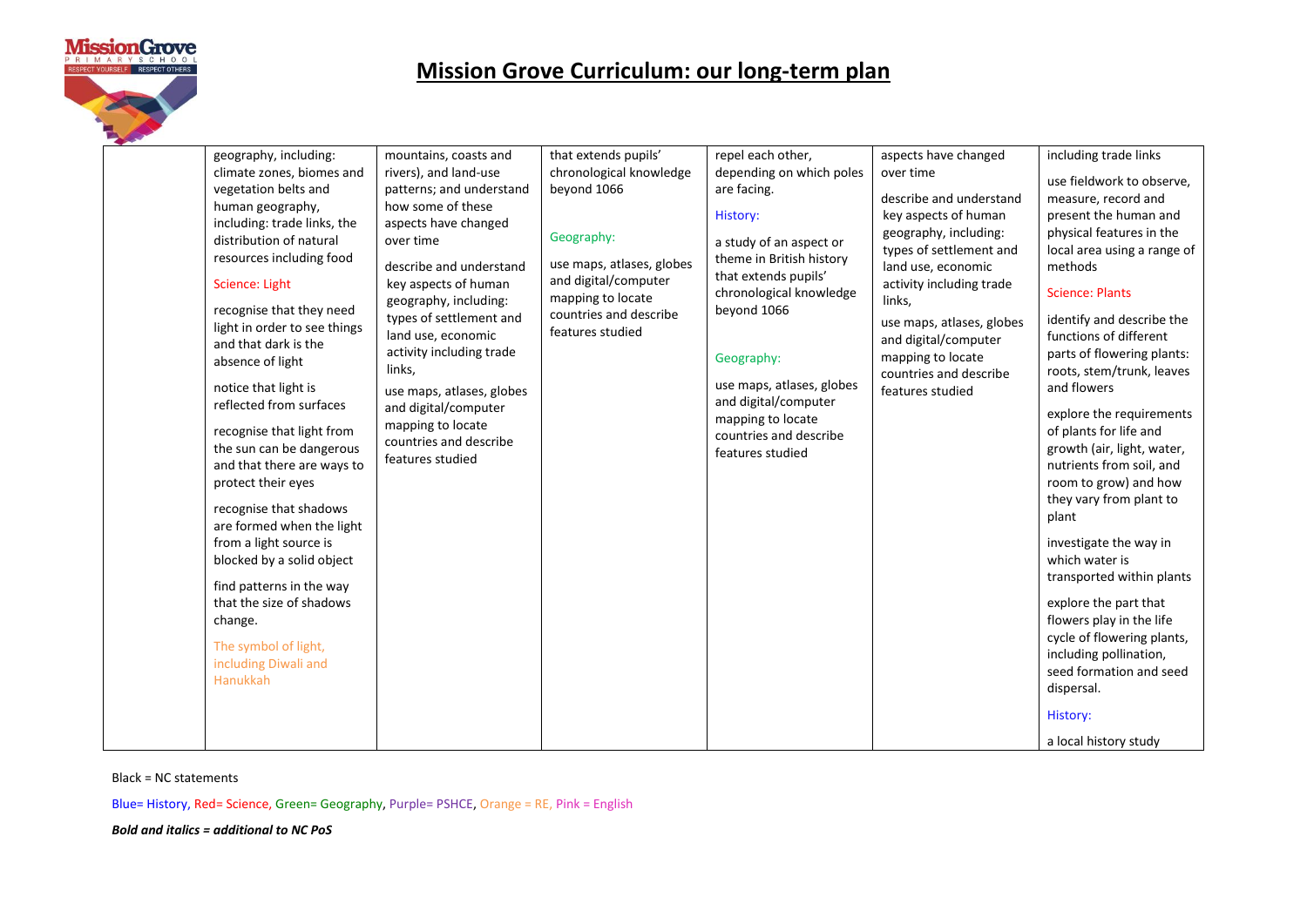

|                                 |                           |        |          |                   | Religion in London |
|---------------------------------|---------------------------|--------|----------|-------------------|--------------------|
| Non-topic<br>related<br>content | The Five Pillars of Islam | Easter | Passover | Living as a Hindu |                    |

Black = NC statements

Blue= History, Red= Science, Green= Geography, Purple= PSHCE, Orange = RE, Pink = English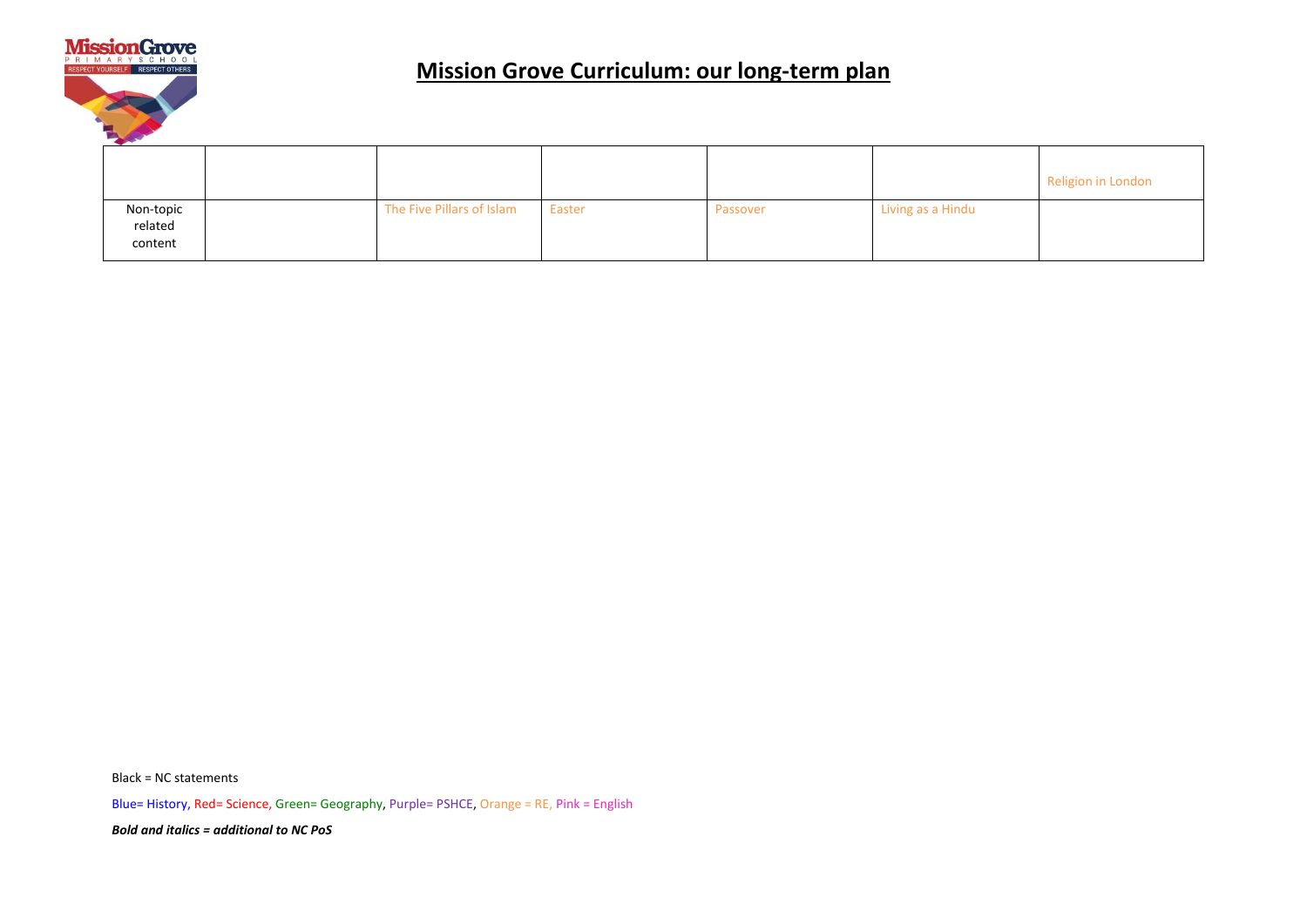

#### **Year Four**

|                  | Autumn 1                                                                                                                                                                                                                                                                                                                                                                                                                                                                                                                                                                                                                                                                                                                     | Autumn 2                                                                                                                                                                                                                                                                                                                                                                                                                                                                                                                                                                                                                                                               | Spring 1                                                                                                                                                                                                                                                                                                                                                                                                                                                                                                                                             | <b>Spring 2</b>                                                                                                                                                                                                                                                                                                                                                                                                                                                                                                                                                                                                                                                       | Summer 1                                                                                                                                                                                                                                                                                                                                                                                                                                                                                                                                                                                                                                                           | Summer 2                                                                                                                                                                                                                                                                                                                                                                                                                                                                                                                                                                                                                                                                                 |
|------------------|------------------------------------------------------------------------------------------------------------------------------------------------------------------------------------------------------------------------------------------------------------------------------------------------------------------------------------------------------------------------------------------------------------------------------------------------------------------------------------------------------------------------------------------------------------------------------------------------------------------------------------------------------------------------------------------------------------------------------|------------------------------------------------------------------------------------------------------------------------------------------------------------------------------------------------------------------------------------------------------------------------------------------------------------------------------------------------------------------------------------------------------------------------------------------------------------------------------------------------------------------------------------------------------------------------------------------------------------------------------------------------------------------------|------------------------------------------------------------------------------------------------------------------------------------------------------------------------------------------------------------------------------------------------------------------------------------------------------------------------------------------------------------------------------------------------------------------------------------------------------------------------------------------------------------------------------------------------------|-----------------------------------------------------------------------------------------------------------------------------------------------------------------------------------------------------------------------------------------------------------------------------------------------------------------------------------------------------------------------------------------------------------------------------------------------------------------------------------------------------------------------------------------------------------------------------------------------------------------------------------------------------------------------|--------------------------------------------------------------------------------------------------------------------------------------------------------------------------------------------------------------------------------------------------------------------------------------------------------------------------------------------------------------------------------------------------------------------------------------------------------------------------------------------------------------------------------------------------------------------------------------------------------------------------------------------------------------------|------------------------------------------------------------------------------------------------------------------------------------------------------------------------------------------------------------------------------------------------------------------------------------------------------------------------------------------------------------------------------------------------------------------------------------------------------------------------------------------------------------------------------------------------------------------------------------------------------------------------------------------------------------------------------------------|
| <b>Year four</b> | <b>Topic focus: Electricity</b><br><b>Science: Electricity</b><br>identify common<br>appliances that run on<br>electricity<br>construct a simple series<br>electrical circuit,<br>identifying and naming its<br>basic parts, including cells,<br>wires, bulbs, switches and<br>buzzers<br>identify whether or not a<br>lamp will light in a simple<br>series circuit, based on<br>whether or not the lamp is<br>part of a complete loop<br>with a battery<br>recognise that a switch<br>opens and closes a circuit<br>and associate this with<br>whether or not a lamp<br>lights in a simple series<br>circuit<br>recognise some common<br>conductors and insulators,<br>and associate metals with<br>being good conductors. | <b>Topic focus: Anglo</b><br><b>Saxons</b><br>History:<br>Britain's settlement by<br>Anglo-Saxons and Scots<br>Science: Animals<br>including humans<br>describe the simple<br>functions of the basic<br>parts of the digestive<br>system in humans<br>identify the different<br>types of teeth in humans<br>and their simple functions<br>Geography:<br>name and locate counties<br>and cities of the United<br>Kingdom, geographical<br>regions and their<br>identifying human and<br>physical characteristics,<br>key topographical<br>features (including hills,<br>mountains, coasts and<br>rivers), and land-use<br>patterns; and understand<br>how some of these | <b>Topic focus: Sound</b><br><b>Science: Sound</b><br>identify how sounds are<br>made, associating some<br>of them with something<br>vibrating<br>recognise that vibrations<br>from sounds travel<br>through a medium to the<br>ear<br>find patterns between<br>the pitch of a sound and<br>features of the object<br>that produced it<br>find patterns between<br>the volume of a sound<br>and the strength of the<br>vibrations that produced<br>it<br>recognise that sounds get<br>fainter as the distance<br>from the sound source<br>increases. | Topic focus: A study of a<br>region of the UK (outside<br>London)<br>Geography:<br>understand geographical<br>similarities and<br>differences through the<br>study of human and<br>physical geography of a<br>region of the United<br>Kingdom<br>name and locate counties<br>and cities of the United<br>Kingdom, geographical<br>regions and their<br>identifying human and<br>physical characteristics,<br>key topographical<br>features and land-use<br>patterns; and understand<br>how some of these<br>aspects have changed<br>over time<br>describe and understand<br>key aspects of physical<br>geography and human<br>geography<br>Science: Living Things and | <b>Topic focus: Ancient</b><br>Egypt<br>History:<br>the achievements of the<br>earliest civilizations - an<br>overview of where and<br>when the first civilizations<br>appeared and a depth<br>study of Ancient Egypt<br>Geography:<br>locate the world's<br>countries, concentrating<br>on their environmental<br>regions, key physical and<br>human characteristics,<br>countries, and major<br>cities<br>use maps, atlases, globes<br>and digital/computer<br>mapping to locate<br>countries and describe<br>features studied<br><b>Science: Living Things and</b><br><b>Habitats</b><br>recognise that living<br>things can be grouped in<br>a variety of ways | <b>Topic focus: Brazil</b><br>Geography:<br>understand geographical<br>similarities and<br>differences through the<br>study of human and<br>physical geography of a<br>region of a region within<br>South America<br>locate the world's<br>countries, using maps to<br>focus on South America.<br>concentrating on their<br>environmental regions,<br>key physical and human<br>characteristics, countries,<br>and major cities<br>describe and understand<br>key aspects of human and<br>physical geography,<br>including rivers and the<br>water cycle<br>Science: States of matter<br>compare and group<br>materials together,<br>according to whether<br>they are solids, liquids or |

Black = NC statements

Blue= History, Red= Science, Green= Geography, Purple= PSHCE, Orange = RE, Pink = English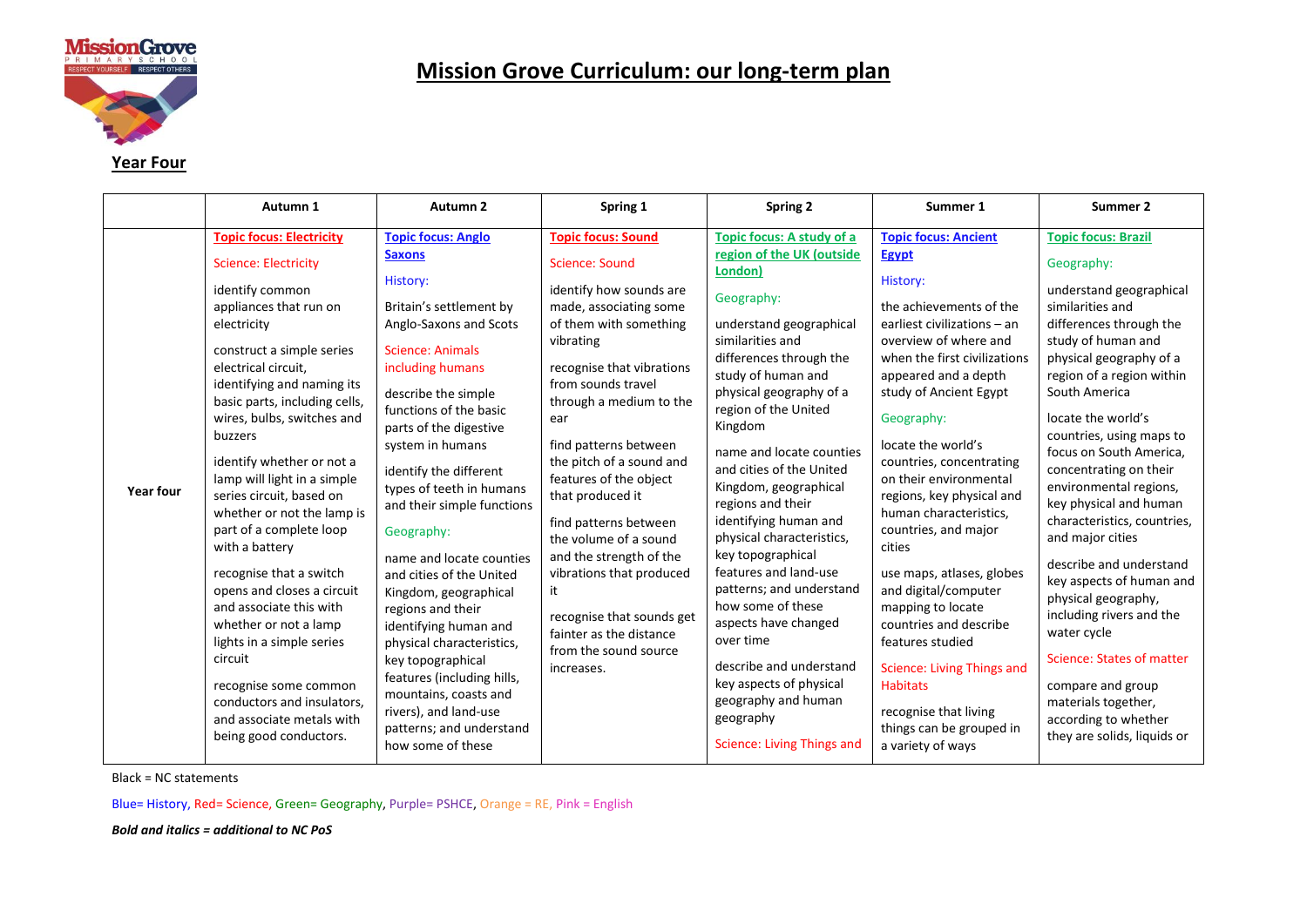

|                      | Geography:<br>describe and understand<br>key aspects of human<br>geography, including: the<br>distribution of natural<br>resources including energy | aspects have changed<br>over time<br>use maps, atlases, globes<br>and digital/computer<br>mapping to locate<br>countries and describe<br>features studied<br>use the eight points of a<br>compass, four and six-<br>figure grid references,<br>symbols and key<br>(including the use of<br>Ordnance Survey maps)<br>to build their knowledge<br>of the United Kingdom<br>and the wider world |                          | <b>Habitats</b><br>recognise that living<br>things can be grouped in<br>a variety of ways<br>explore and use<br>classification keys to help<br>group, identify and name<br>a variety of living things in<br>their local and wider<br>environment<br>recognise that<br>environments can change<br>and that this can<br>sometimes pose dangers<br>to living things.<br><b>Science: Animals</b><br>including humans<br>construct and interpret a<br>variety of food chains,<br>identifying producers, | explore and use<br>classification keys to help<br>group, identify and name<br>a variety of living things in<br>their local and wider<br>environment<br>recognise that<br>environments can change<br>and that this can<br>sometimes pose dangers<br>to living things. | gases<br>observe that some<br>materials change state<br>when they are heated or<br>cooled, and measure or<br>research the temperature<br>at which this happens in<br>degrees Celsius (°C)<br>identify the part played<br>by evaporation and<br>condensation in the<br>water cycle and associate<br>the rate of evaporation<br>with temperature.<br>Water in religion |
|----------------------|-----------------------------------------------------------------------------------------------------------------------------------------------------|----------------------------------------------------------------------------------------------------------------------------------------------------------------------------------------------------------------------------------------------------------------------------------------------------------------------------------------------------------------------------------------------|--------------------------|----------------------------------------------------------------------------------------------------------------------------------------------------------------------------------------------------------------------------------------------------------------------------------------------------------------------------------------------------------------------------------------------------------------------------------------------------------------------------------------------------|----------------------------------------------------------------------------------------------------------------------------------------------------------------------------------------------------------------------------------------------------------------------|----------------------------------------------------------------------------------------------------------------------------------------------------------------------------------------------------------------------------------------------------------------------------------------------------------------------------------------------------------------------|
| Non-topic<br>related | The Buddha and Buddhist<br>teaching                                                                                                                 | Who was Jesus: what<br>Christians believe about                                                                                                                                                                                                                                                                                                                                              | <b>Guru Granth Sahib</b> | predators and prey.<br><b>Ramadan and Eid</b>                                                                                                                                                                                                                                                                                                                                                                                                                                                      | Prayer                                                                                                                                                                                                                                                               |                                                                                                                                                                                                                                                                                                                                                                      |
| content              |                                                                                                                                                     | him                                                                                                                                                                                                                                                                                                                                                                                          |                          |                                                                                                                                                                                                                                                                                                                                                                                                                                                                                                    |                                                                                                                                                                                                                                                                      |                                                                                                                                                                                                                                                                                                                                                                      |

Black = NC statements

Blue= History, Red= Science, Green= Geography, Purple= PSHCE, Orange = RE, Pink = English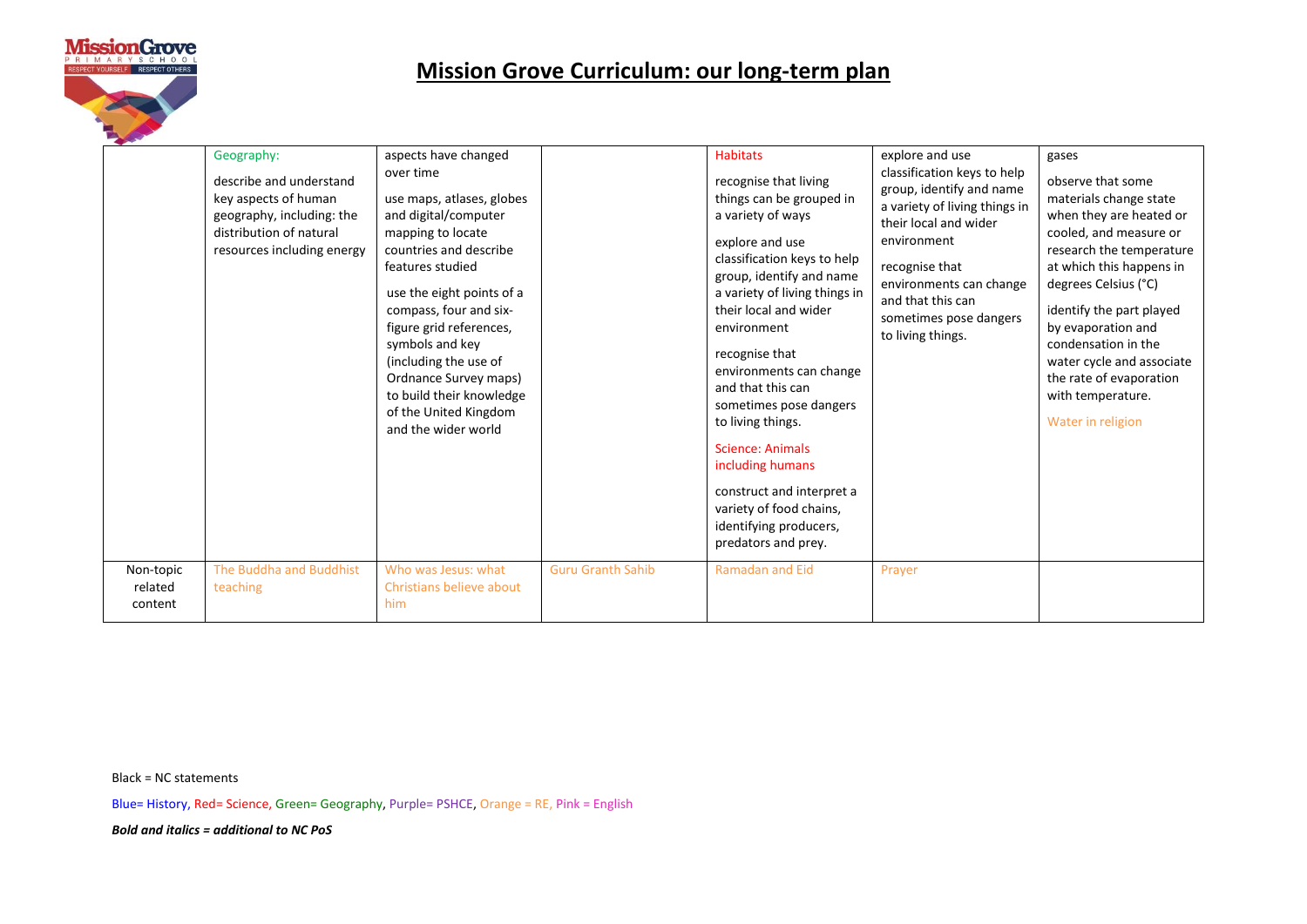

| Year Five |  |
|-----------|--|
|           |  |

|           | Autumn 1                                                                                                                                                                                                                                                                                                                                                                                                                                                                                                                                                                                                                                                            | Autumn 2                                                                                                                                                                                                                                                                                                                                                                                                                                                                                                                                                                                                                                              | Spring 1                                                                                                                                                                                                                                                                                                                                                                                                                                                                                                                                                                                                                                                                                             | <b>Spring 2</b>                                                                                                                                                                                                                                                                                                                                                                                                                                                                                                                                                                                                                                                   | Summer 1                                                                                                                                                                                                                                                                                                                                                                                                                                                                                                                                                                                                                                             | Summer 2                                                                                                                                                                                                                                                                                                                                                                                                                                                                                                                                                                                                                                                                         |
|-----------|---------------------------------------------------------------------------------------------------------------------------------------------------------------------------------------------------------------------------------------------------------------------------------------------------------------------------------------------------------------------------------------------------------------------------------------------------------------------------------------------------------------------------------------------------------------------------------------------------------------------------------------------------------------------|-------------------------------------------------------------------------------------------------------------------------------------------------------------------------------------------------------------------------------------------------------------------------------------------------------------------------------------------------------------------------------------------------------------------------------------------------------------------------------------------------------------------------------------------------------------------------------------------------------------------------------------------------------|------------------------------------------------------------------------------------------------------------------------------------------------------------------------------------------------------------------------------------------------------------------------------------------------------------------------------------------------------------------------------------------------------------------------------------------------------------------------------------------------------------------------------------------------------------------------------------------------------------------------------------------------------------------------------------------------------|-------------------------------------------------------------------------------------------------------------------------------------------------------------------------------------------------------------------------------------------------------------------------------------------------------------------------------------------------------------------------------------------------------------------------------------------------------------------------------------------------------------------------------------------------------------------------------------------------------------------------------------------------------------------|------------------------------------------------------------------------------------------------------------------------------------------------------------------------------------------------------------------------------------------------------------------------------------------------------------------------------------------------------------------------------------------------------------------------------------------------------------------------------------------------------------------------------------------------------------------------------------------------------------------------------------------------------|----------------------------------------------------------------------------------------------------------------------------------------------------------------------------------------------------------------------------------------------------------------------------------------------------------------------------------------------------------------------------------------------------------------------------------------------------------------------------------------------------------------------------------------------------------------------------------------------------------------------------------------------------------------------------------|
| Year five | <b>Topic focus: Victorians: a</b><br>local history study)<br>History:<br>a local history study<br>a study of an aspect or<br>theme in British history<br>that extends pupils'<br>chronological knowledge<br>beyond 1066<br><b>Science: Forces</b><br>identify the effects of air<br>resistance, water<br>resistance and friction,<br>that act between moving<br>surfaces<br>recognise that some<br>mechanisms, including<br>levers, pulleys and gears,<br>allow a smaller force to<br>have a greater effect.<br>Geography:<br>Identity human and<br>physical characteristics,<br>key topographical features<br>and land-use patterns; and<br>understand how some of | <b>Topic focus: India</b><br>Geography:<br>locate the world's<br>countries, concentrating<br>on their environmental<br>regions, key physical and<br>human characteristics,<br>countries, and major<br>cities<br>describe and understand<br>key aspects of human and<br>physical geography<br>Science: Living things and<br>their habitats<br>describe the differences<br>in the life cycles of a<br>mammal, an amphibian,<br>an insect and a bird<br>describe the life process<br>of reproduction in some<br>plants and animals.<br>History:<br>a non-European society<br>that provides contrasts<br>with British history<br>Hinduism, to include the | <b>Topic focus: The Vikings</b><br>History:<br>the Viking and Anglo-<br>Saxon struggle for the<br>Kingdom of England to<br>the time of Edward the<br>Confessor<br><b>Science: Properties and</b><br>changes of materials<br>compare and group<br>together everyday<br>materials on the basis of<br>their properties, including<br>their hardness, solubility,<br>transparency,<br>conductivity (electrical<br>and thermal), and<br>response to magnets<br>know that some materials<br>will dissolve in liquid to<br>form a solution, and<br>describe how to recover a<br>substance from a solution<br>use knowledge of solids,<br>liquids and gases to<br>decide how mixtures<br>might be separated, | <b>Topic focus: Earth and</b><br><b>Space</b><br><b>Science: Earth and Space</b><br>describe the movement<br>of the Earth, and other<br>planets, relative to the<br>Sun in the solar system<br>describe the movement<br>of the Moon relative to<br>the Earth<br>describe the Sun, Earth<br>and Moon as<br>approximately spherical<br>bodies<br>use the idea of the Earth's<br>rotation to explain day<br>and night and the<br>apparent movement of<br>the sun across the sky.<br><b>Science: Forces</b><br>explain that unsupported<br>objects fall towards the<br>Earth because of the<br>force of gravity acting<br>between the Earth and<br>the falling object | <b>Topic focus: Ancient</b><br><b>Greeks</b><br>History:<br>Ancient Greece - a study<br>of Greek life and<br>achievements and their<br>influence on the western<br>world<br><b>Science: Properties and</b><br>changes of materials<br>give reasons, based on<br>evidence from<br>comparative and fair<br>tests, for the particular<br>uses of everyday<br>materials, including<br>metals, wood and plastic<br>demonstrate that<br>dissolving, mixing and<br>changes of state are<br>reversible changes<br>explain that some<br>changes result in the<br>formation of new<br>materials, and that this<br>kind of change is not<br>usually reversible, | <b>Topic focus: Volcanoes</b><br>and earthquakes (North<br><b>America focus)</b><br>Geography:<br>locate the world's<br>countries, using maps to<br>focus on Europe<br>(including the location of<br>Russia) and North and<br>South America,<br>concentrating on their<br>environmental regions,<br>key physical and human<br>characteristics, countries,<br>and major cities<br>understand geographical<br>similarities and<br>differences through the<br>study of human and<br>physical geography of a<br>region within North<br>America<br>describe and understand<br>key aspects of human and<br>physical geography,<br>including mountains,<br>volcanoes and<br>earthquakes |
|           |                                                                                                                                                                                                                                                                                                                                                                                                                                                                                                                                                                                                                                                                     |                                                                                                                                                                                                                                                                                                                                                                                                                                                                                                                                                                                                                                                       | including through                                                                                                                                                                                                                                                                                                                                                                                                                                                                                                                                                                                                                                                                                    |                                                                                                                                                                                                                                                                                                                                                                                                                                                                                                                                                                                                                                                                   | including changes                                                                                                                                                                                                                                                                                                                                                                                                                                                                                                                                                                                                                                    |                                                                                                                                                                                                                                                                                                                                                                                                                                                                                                                                                                                                                                                                                  |

Black = NC statements

Blue= History, Red= Science, Green= Geography, Purple= PSHCE, Orange = RE, Pink = English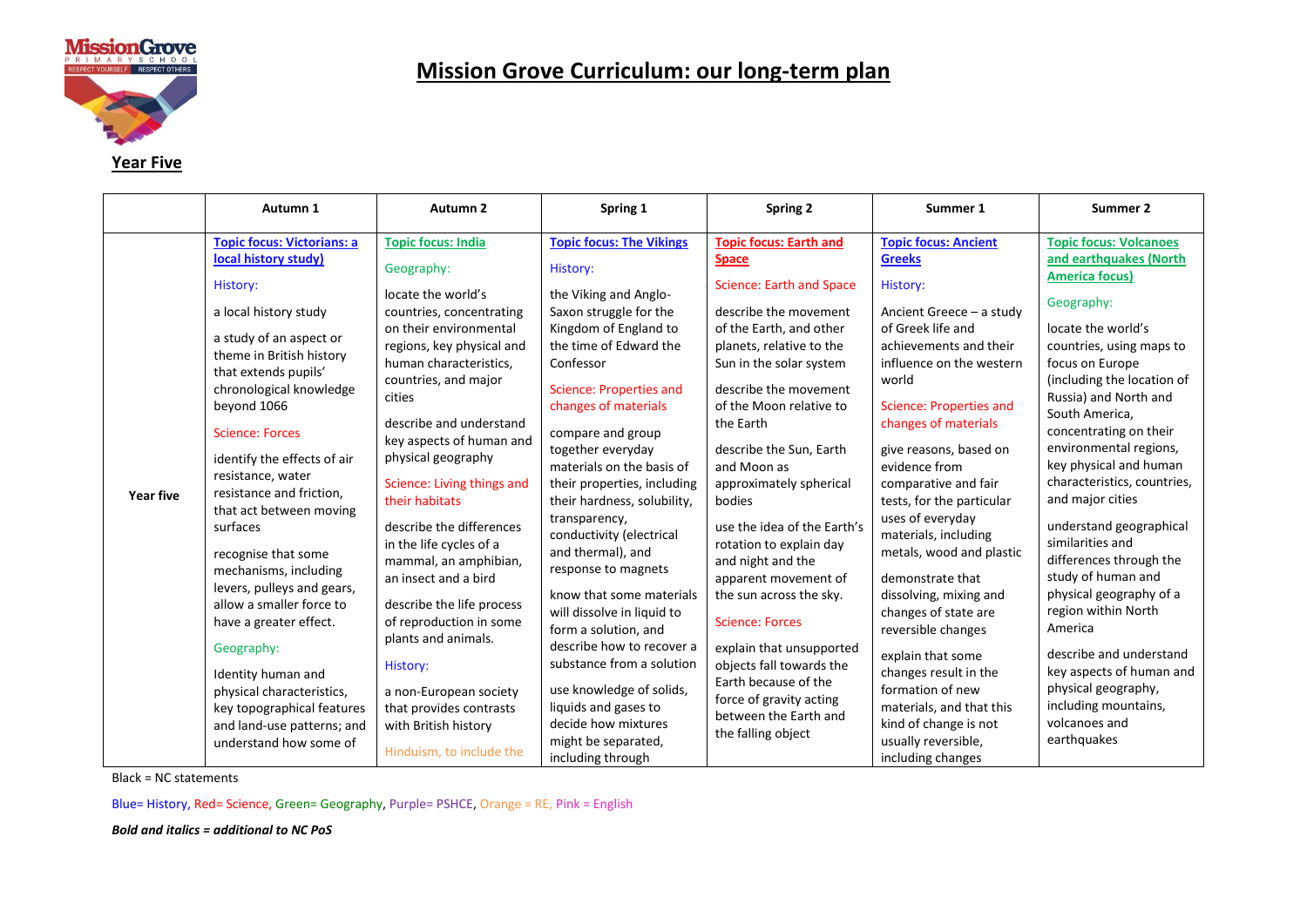

Black = NC statements

Blue= History, Red= Science, Green= Geography, Purple= PSHCE, Orange = RE, Pink = English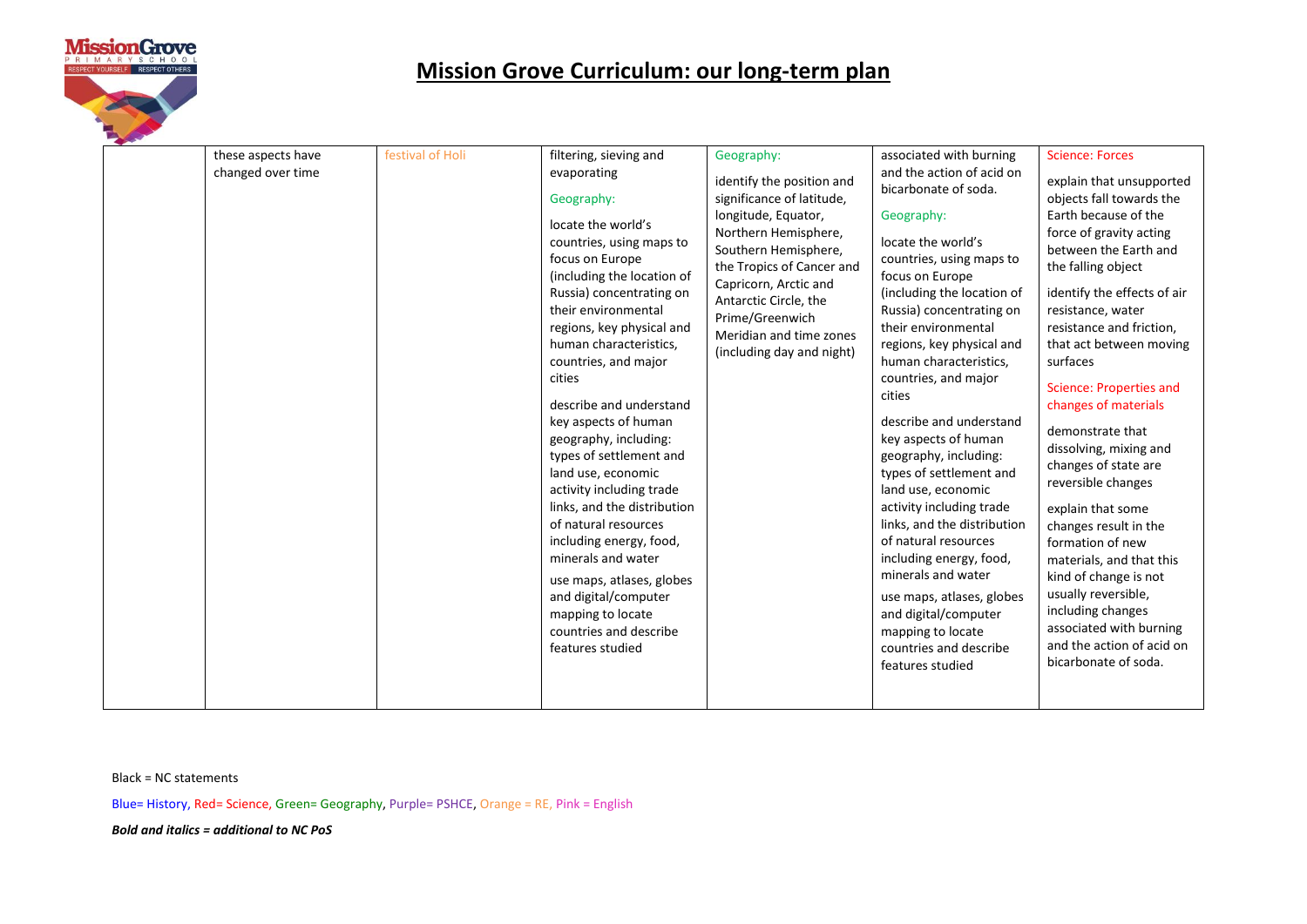

|                                 | <b>Christians Around the</b><br>World | The prophet Muhammad<br>(pbuh) | Faith and Art | Sacred texts | <b>Science: Animals</b><br>including humans                              |
|---------------------------------|---------------------------------------|--------------------------------|---------------|--------------|--------------------------------------------------------------------------|
| Non-topic<br>related<br>content |                                       |                                |               |              | describe the changes as<br>humans develop to old<br>age.<br>Sacred texts |

Black = NC statements

Blue= History, Red= Science, Green= Geography, Purple= PSHCE, Orange = RE, Pink = English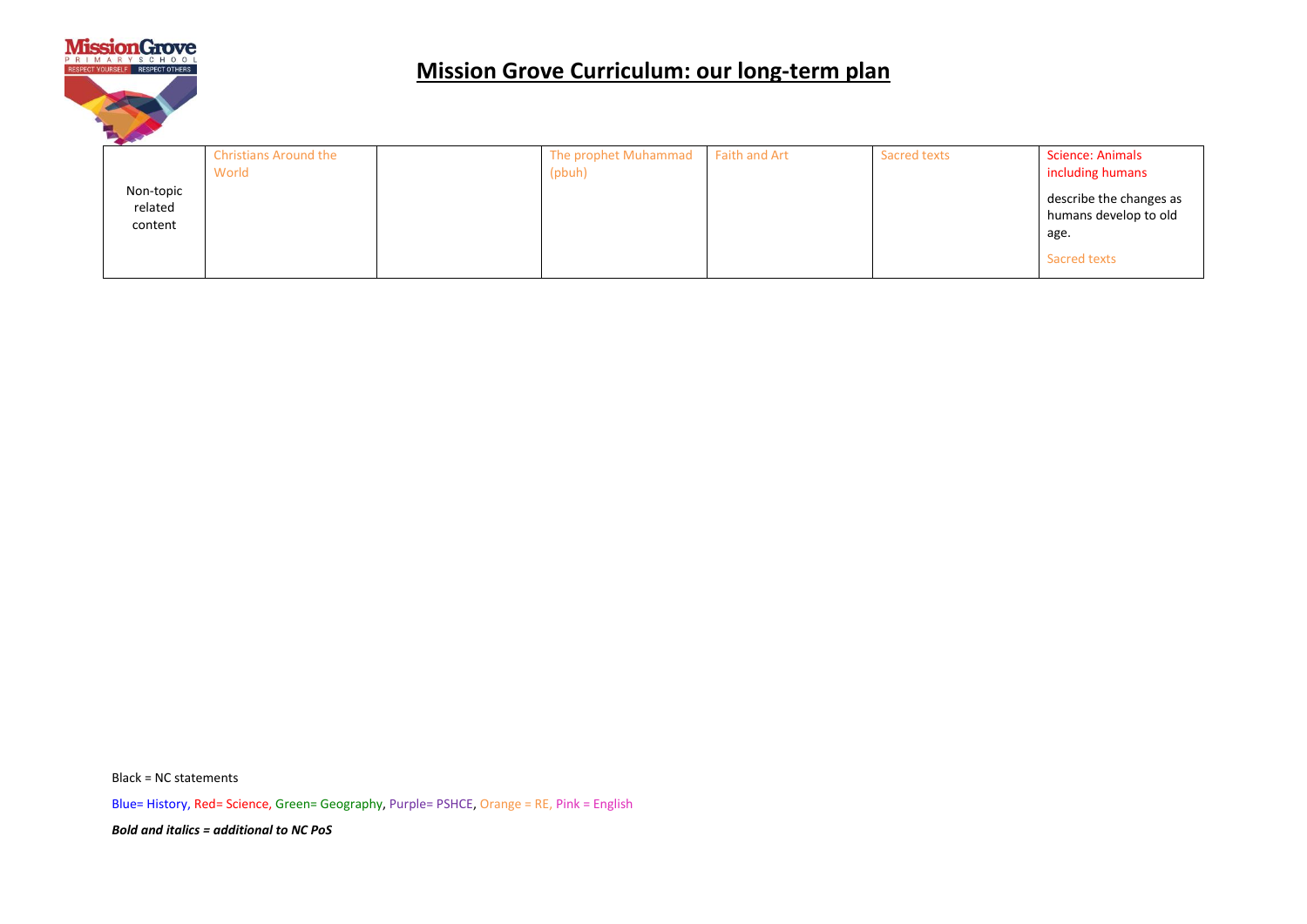

| Æ | ıх<br>u |
|---|---------|
|   |         |

|          | Autumn 1                                                                                                  | Autumn <sub>2</sub>                                                                                    | Spring 1                                                                                                                                                                                                                                                                                                                                      | <b>Spring 2</b>                                                                                                          | Summer 1                                                 |
|----------|-----------------------------------------------------------------------------------------------------------|--------------------------------------------------------------------------------------------------------|-----------------------------------------------------------------------------------------------------------------------------------------------------------------------------------------------------------------------------------------------------------------------------------------------------------------------------------------------|--------------------------------------------------------------------------------------------------------------------------|----------------------------------------------------------|
|          | <b>Topic focus: Mayan</b>                                                                                 | <b>Topic focus: World War II</b>                                                                       | <b>Topic focus: Friendship</b>                                                                                                                                                                                                                                                                                                                | <b>Topic focus:</b>                                                                                                      | <b>Transition Unit: Freedom</b>                          |
|          | civilization c. AD 900                                                                                    | History:                                                                                               | <b>PSHCE:</b>                                                                                                                                                                                                                                                                                                                                 | <b>Environmental Change</b>                                                                                              | Drama: link to end of                                    |
|          | History:                                                                                                  | a study of an aspect or                                                                                | Sex and relationships education                                                                                                                                                                                                                                                                                                               | Geography:                                                                                                               | year production                                          |
|          | a non-European society<br>that provides contrasts                                                         | theme in British history<br>that extends pupils'                                                       | Using the text 'There's a boy in the girls' bathroom'                                                                                                                                                                                                                                                                                         | understand geographical<br>similarities and<br>differences through the<br>study of human and<br>physical geography of, a | Science: Light                                           |
|          | with British history: Mayan                                                                               | chronological knowledge                                                                                | <b>Science: Animals including humans</b><br>identify and name the main parts of the human<br>circulatory system, and describe the functions of the<br>heart, blood vessels and blood<br>recognise the impact of diet, exercise, drugs and<br>lifestyle on the way their bodies function<br>describe the ways in which nutrients and water are |                                                                                                                          | recognise that light<br>appears to travel in             |
| Year six | civilization c. AD 9001300.                                                                               | beyond 1066                                                                                            |                                                                                                                                                                                                                                                                                                                                               |                                                                                                                          | straight lines                                           |
|          | Science: Evolution and<br>inheritance                                                                     | <b>Science: Electricity</b>                                                                            |                                                                                                                                                                                                                                                                                                                                               | region in a European                                                                                                     | use the idea that light                                  |
|          | recognise that living things                                                                              | associate the brightness<br>of a lamp or the volume                                                    |                                                                                                                                                                                                                                                                                                                                               | country                                                                                                                  | travels in straight lines to<br>explain that objects are |
|          | have changed over time                                                                                    | of a buzzer with the<br>and that fossils provide<br>number and voltage of<br>cells used in the circuit |                                                                                                                                                                                                                                                                                                                                               | locate the world's<br>countries, using maps to                                                                           | seen because they give                                   |
|          | information about living                                                                                  |                                                                                                        |                                                                                                                                                                                                                                                                                                                                               | focus on Europe<br>(including the location of                                                                            | out or reflect light into<br>the eye                     |
|          | things that inhabited the<br>compare and give<br>Earth millions of years ago<br>reasons for variations in | transported within animals, including humans.<br>Geography:                                            | Russia) and North and<br>South America,                                                                                                                                                                                                                                                                                                       | explain that we see things<br>because light travels from                                                                 |                                                          |
|          | recognise that living things                                                                              | how components                                                                                         | understand geographical similarities and differences                                                                                                                                                                                                                                                                                          | concentrating on their<br>environmental regions,                                                                         | light sources to our eyes                                |
|          | produce offspring of the<br>same kind, but normally                                                       | function, including the<br>brightness of bulbs, the                                                    | through the study of human and physical geography of<br>a region within North or South America                                                                                                                                                                                                                                                | key physical and human                                                                                                   | or from light sources to<br>objects and then to our      |
|          | offspring vary and are not                                                                                | loudness of buzzers and                                                                                |                                                                                                                                                                                                                                                                                                                                               | characteristics, countries,                                                                                              | eyes                                                     |
|          | identical to their parents                                                                                | the on/off position of<br>switches                                                                     | use maps, atlases, globes and digital/computer<br>mapping to locate countries and describe features<br>studied<br>Community and belonging                                                                                                                                                                                                     | and major cities                                                                                                         | use the idea that light                                  |
|          | identify how animals and                                                                                  |                                                                                                        |                                                                                                                                                                                                                                                                                                                                               | describe and understand<br>key aspects of physical                                                                       | travels in straight lines to                             |
|          | plants are adapted to suit<br>their environment in                                                        | use recognised symbols<br>when representing a                                                          |                                                                                                                                                                                                                                                                                                                                               | and human geography,                                                                                                     | explain why shadows<br>have the same shape as            |
|          | different ways and that                                                                                   | simple circuit in a                                                                                    |                                                                                                                                                                                                                                                                                                                                               | including the distribution                                                                                               | the objects that cast                                    |
|          | adaptation may lead to                                                                                    | diagram.                                                                                               |                                                                                                                                                                                                                                                                                                                                               | of natural resources                                                                                                     | them.                                                    |
|          | evolution                                                                                                 | Geography:                                                                                             | <b>SATs Preparation</b>                                                                                                                                                                                                                                                                                                                       | including minerals and<br>water                                                                                          | Geography:                                               |
|          | Geography:                                                                                                | name and locate counties                                                                               |                                                                                                                                                                                                                                                                                                                                               |                                                                                                                          | use maps, atlases, globes                                |

Black = NC statements

Blue= History, Red= Science, Green= Geography, Purple= PSHCE, Orange = RE, Pink = English